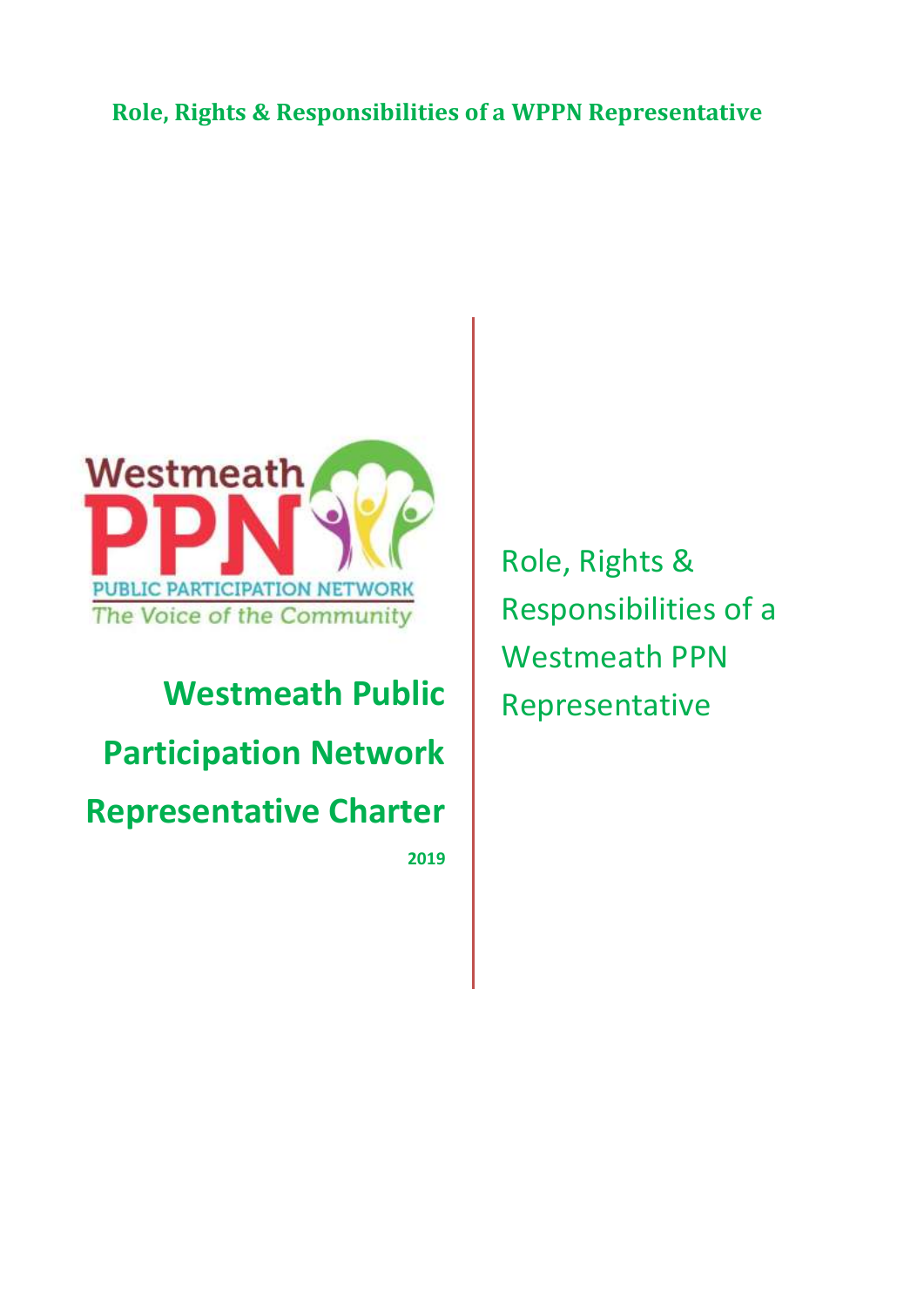# **Role of Representative**

A representative is elected for a fixed term to represent the issues of Westmeath Public Participation Network (PPN) members on a particular Board or Committee. Their election takes place according to procedures established by Westmeath PPN <sup>1</sup>Secretariat and approved by Westmeath PPN Plenary.

#### **Role of the Representative is to**

**.** 

- Attend and participate fully in meetings of the Board or Committee, including any subgroups to which they may be appointed.
- Attend and participate fully in meetings of the Linkage Group (whether these be in a virtual or a physical capacity), including any subgroups to which they may be appointed.
- Bring forward the agreed issues of the <sup>2</sup>Linkage Group to the Board or Committee for their consideration, including putting items on the agenda. **Representatives are not there to represent their own group or agenda.**
- Work collaboratively with the Linkage Group to identify issues, research, policy proposals etc.
- Communicate regularly (at least as frequently as meetings are held) with the Linkage Group on matters such as
	- o Dates of Board or Committee meetings
	- o Agendas for Board or Committee meetings
	- o Reports and Feedback from Board or Committee meetings
	- o Items which require their input or are of interest
	- o Attend at least 2 bi-annual network meetings of the PPN Representatives per annum
	- o Reports and feedback from Board or Committee meetings to PPN Secretariat

<sup>&</sup>lt;sup>1</sup> The Secretariat: The secretariat is elected by the PPN members, to be representative of the different geographical areas and the three colleges and facilitate the work of the PPN.

<sup>&</sup>lt;sup>2</sup> Linkage Group: Linkage Groups bring together stakeholder organisations with a common interest to discuss their diverse views and interests in a specific policy area and come to an agreed consensus.

**<sup>1</sup> |** P a g e *This Representative Charter is a working document and will be reviewed as required*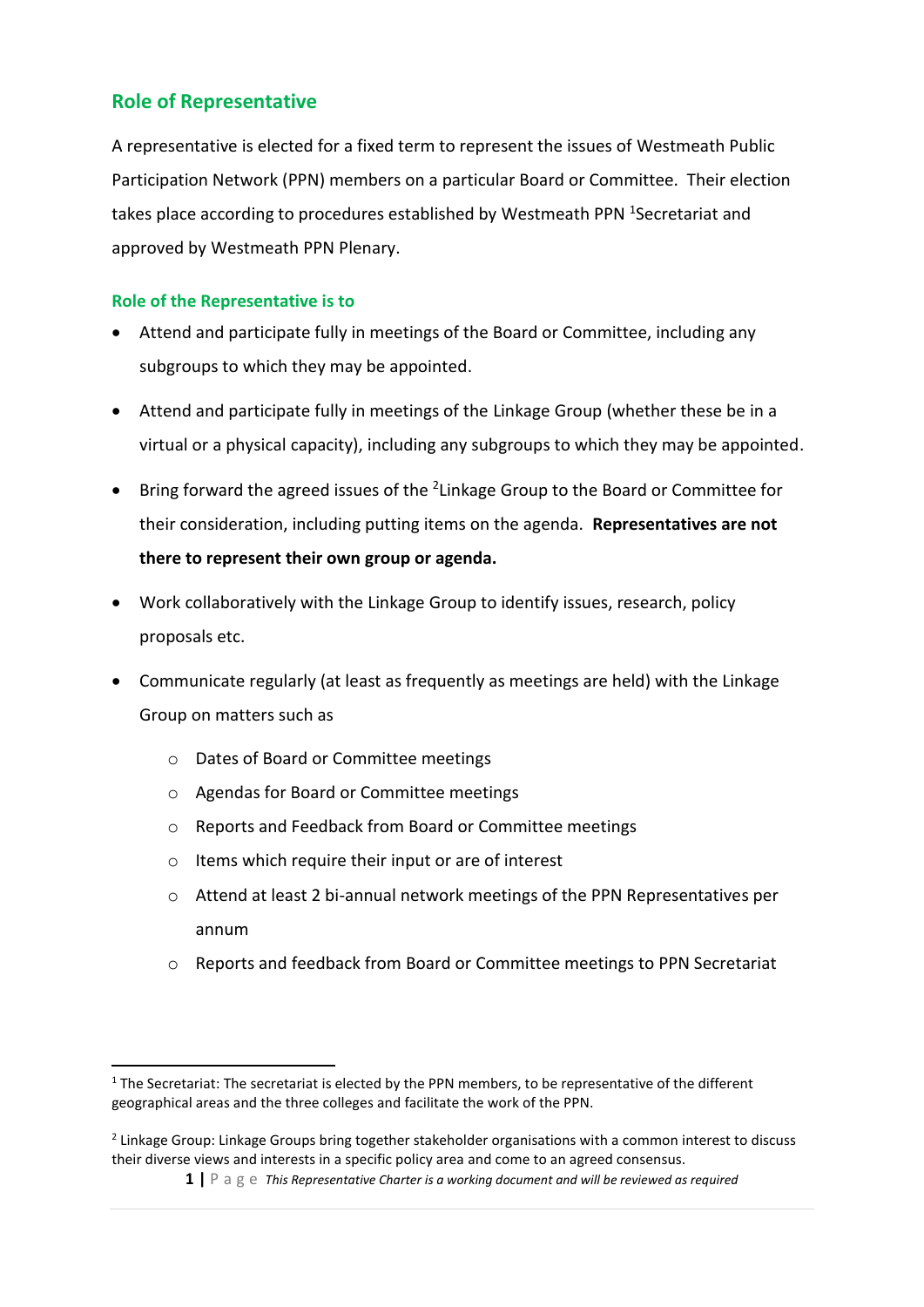• Network and work strategically with other Board or Committee members for the benefit of the Linkage Group and of Westmeath PPN, including being able to compromise while retaining the core objective.

## **Responsibilities of the Representative**

- With the assistance of Westmeath PPN Support Staff to organise Linkage Group meetings and effective two way communications with Linkage Group members.
- Be able to use basic electronic communications effectively (i.e. email and relevant internet browsing).
- Prepare thoroughly for, attend and participate actively in Linkage Group and Board or Committee meetings solely on behalf of Westmeath PPN, leaving any personal, business or political interests outside.
- Work openly and collaboratively with all Linkage Group members to identify issues, research, policy proposals etc., respecting the diversity of views expressed and representing the collective agreed decision.
- Put forward agreed opinions / views of Linkage Group to the Board or Committee and feedback clearly (non-jargon) to the Linkage Group.
- Attend relevant training or networking events organised by Westmeath PPN and Boards or Committees.
- Be open and honest in dealings with all stakeholders.
- Build positive relationships with other committee members for the benefit of Westmeath PPN.
- Represent and portray Westmeath PPN and the Linkage Group in a positive and constructive manner.
- Remain compliant with Westmeath PPN membership criteria.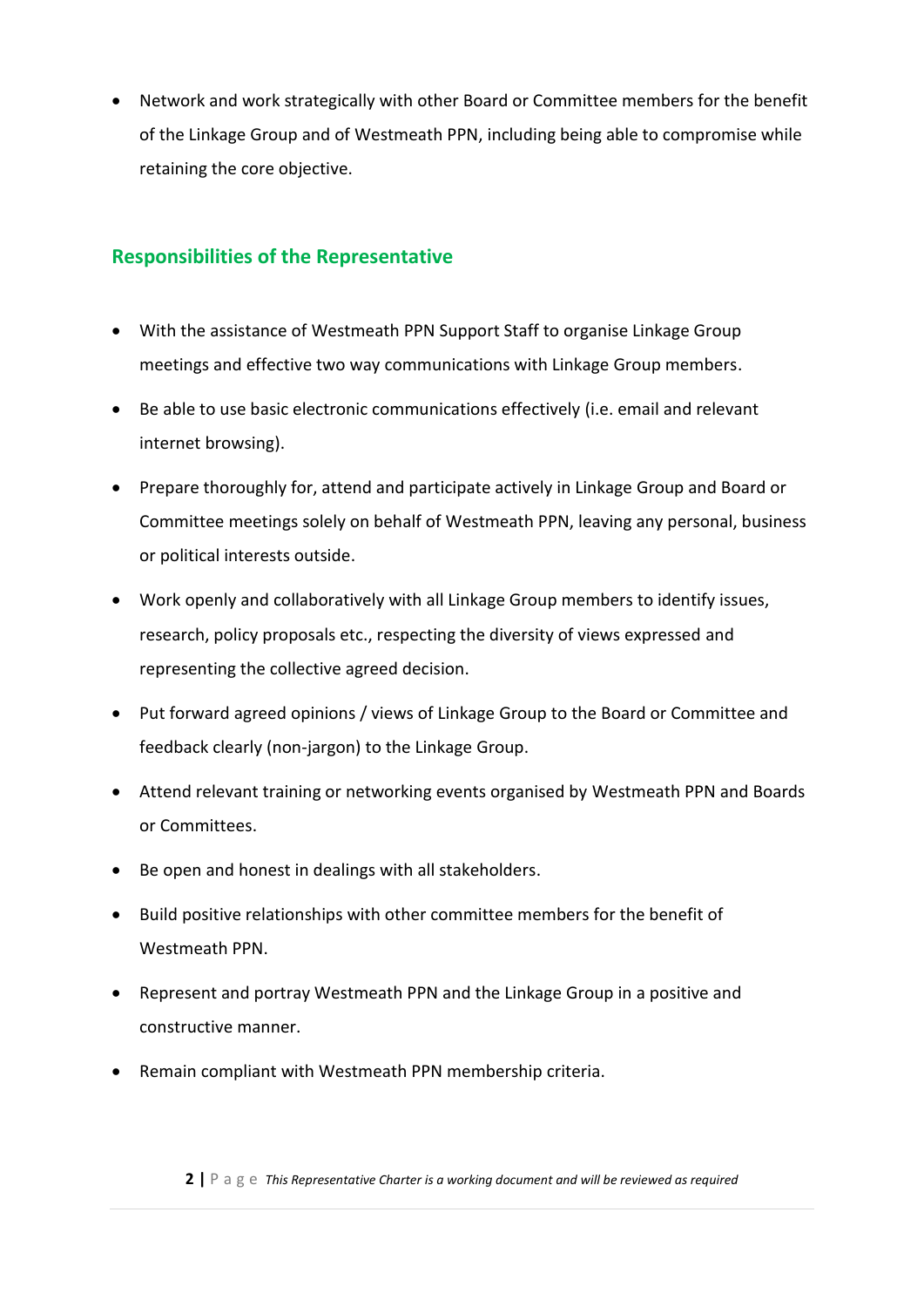# **Rights of the Representative**

- Have support from Westmeath PPN support staff and Westmeath PPN Secretariat.
- Have active engagement from the Linkage Group, including timely responses to issues.
- Be heard and respected at both the Linkage Group and Board or Committee, with mutual appreciation for all members.
- Be supported by both Linkage Group and Board or Committee members.
- Receive relevant training to enable them to participate effectively on the Board or Committee.
- Receive expenses for attending Board or Committee meetings including any subgroups and relevant training.
- Receive an induction pack from the Board or Committee on taking up appointment to include
	- o Terms of reference
	- o Standing orders /procedures
	- o Meeting schedules, locations and times
	- o Contact details for all Board or Committee members
	- o Access to technical support where required
- Receive timely notice of meetings (at least one month in advance, and more if possible) including
	- o Dates and venues
	- o Agenda
- Receive documents for meetings in a timely manner (at least two weeks in advance, and more if possible)
	- o Documents to be read
- Have meetings conducted in a way that facilitates participation, open discussion and transparent decision making.

**3 |** P a g e *This Representative Charter is a working document and will be reviewed as required*